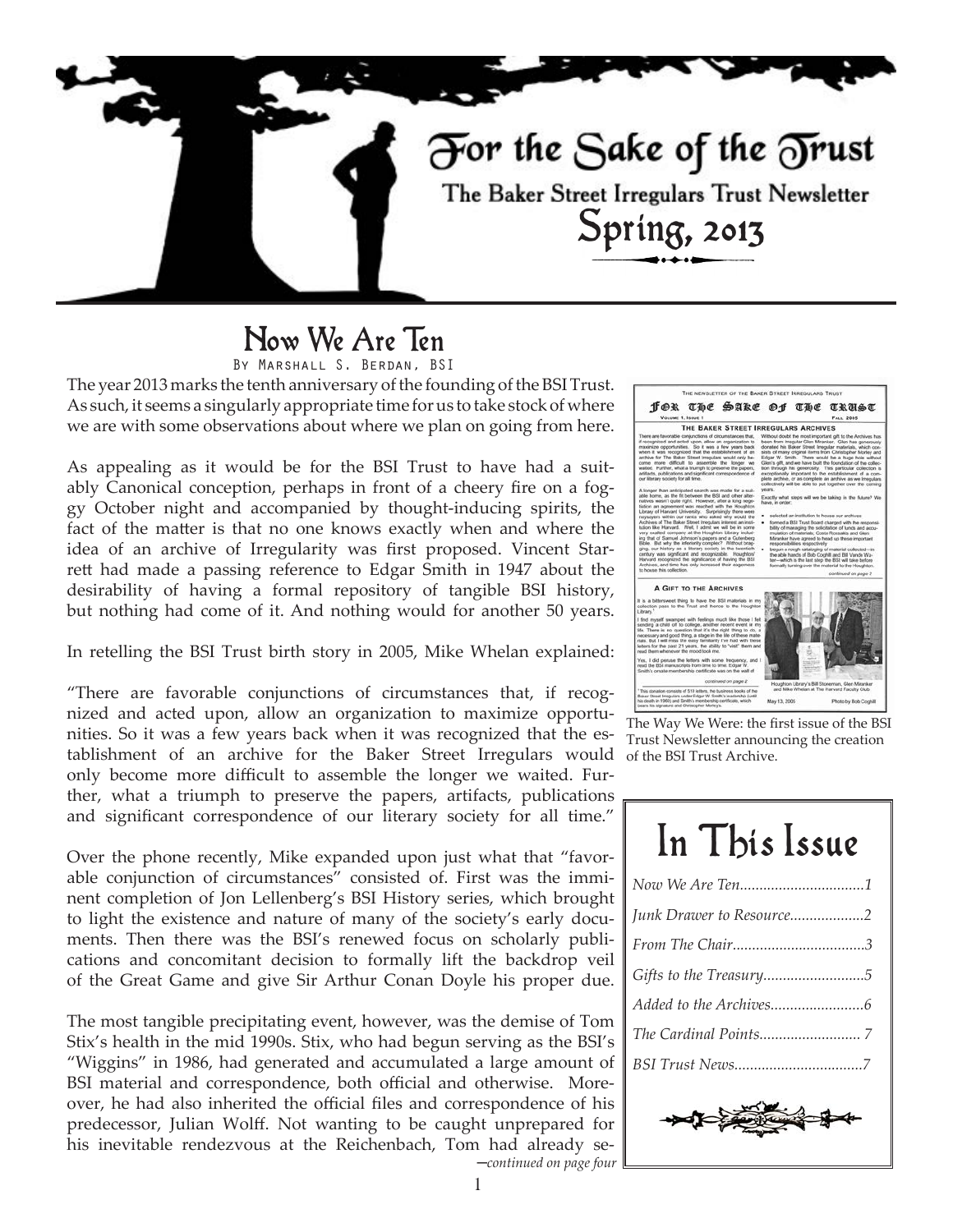# From Junk Drawer to Research Resource

#### By Don Curtis, BSI

My Sherlockian career began when I joined the not-toohealthy Illustrious Clients of Indianapolis back in 1986. Founded in 1946, the Clients was one of the first scion societies. In the 1960s, however, it weakened and was brought back by the leadership of the late Ted Schulz. After some more healthy years, it faltered once again and was rescued by Mike Whelan, "Wiggins." By the time I joined, the meetings were mostly about comic-book collecting and Dr. Who. No one stepped up for the annual officers' election so they asked unsuspecting me.

After a quarter of a century and with the help of a couple of dozen rock-solid members with an endless stream of great ideas for club activities, we're one of the country's leading Sherlockian groups. Along the way, I would receive a note or letter or Christmas card from a fellow Sherlockian and toss it in a drawer because I couldn't throw away a nice remembrance of a friend. Likewise, I kept copies of toasts, published pamphlets, quizzes, and little gifts and tossed them in the same drawer. When I was invested in the BSI, I kept dinner menus and programs and photos from scion meetings…of course, they went in what was now known not just as a drawer, but "The Drawer." In due time, any memento or souvenir associated with Sherlock Holmes went into The Drawer.

Needless to tell, The Drawer gradually became a jumbled mess. Time to clean it out. But wait! ...each item I tried to discard elicited a fond memory, be it of a fun event, a special dinner, or (and most treasured) a kind word from a friend. Maybe even from a friend I could no longer write to or call because he had passed beyond the Reichenbach.

In the early 1990s the Clients published a book that sold well. We decided to use the proceeds to memorialize Sir Arthur Conan Doyle with a granite and bronze memorial to be located in a very public place. Since Sir Arthur had arrived at Indianapolis' Union Station on a visit in 1894, we decided on a Centennial Memorial there. In preparing for this big event we corresponded with Dame Jean Conan Doyle seeking her permission and approval. She, in turn, was quite gracious in her encouragement and excitement for the project. Later, of course, that correspondence went into The Drawer.

I never did throw out anything from The Drawer. I did organize most of it chronologically and lovingly placed each precious memento in a sheet protector and assembled everything into four binders. After a few years, I wondered if a few items might be of interest to the BSI Trust Archive at Harvard. Maybe they would at least like the Dame Jean letters…?

I was a bit taken aback by the enthusiasm for the whole collection, so now it is all in the archive where it can be accessed by anyone interested in a Sherlockian life, or the doings of a major scion society. Do you or your home society have an archive or a collection that might benefit others? If so, I hope you will consider sharing it with the world through the BSI Trust.



# <del>: 3</del> For the Sake of the Trust

The Trust is a special part of the Baker Street Irregulars, the literary society dedicated to the study of Sherlock Holmes and Dr. Watson. The Trust is designed to collect, archive, and preserve historical documents for the study of Sir Arthur Conan Doyle, Sherlock Holmes and Dr. Watson, the Victorian world, and the individuals and organizations like the BSI that have devoted themselves to such studies. The Trust has a special interest in preserving materials related to the history of the BSI, its members, and friends.

The Trust archive is located in the Houghton Library at Harvard University, in Cambridge, Massachusetts. The archival material may be used by any qualified Sherlockian, subject to the normal rules and regulations of the library.

**Monetary donations** should be sent to:

**Leslie S. Klinger, BSI 10866 Wilshire Boulevard, Suite # 1500 Los Angeles, CA 90024**

If the financial donation is in honor of someone, please indicate the appropriate name.

If you are passing along a contribution from a third party, please include the name and address of the donor so that we can acknowledge the donation with a thank-you letter from the BSI Trust.

Questions regarding **material contributions** to the archives should be directed to:

> **Thomas J. Francis, BSI 43 Mann Hill Road Scituate, MA 02066-2110**

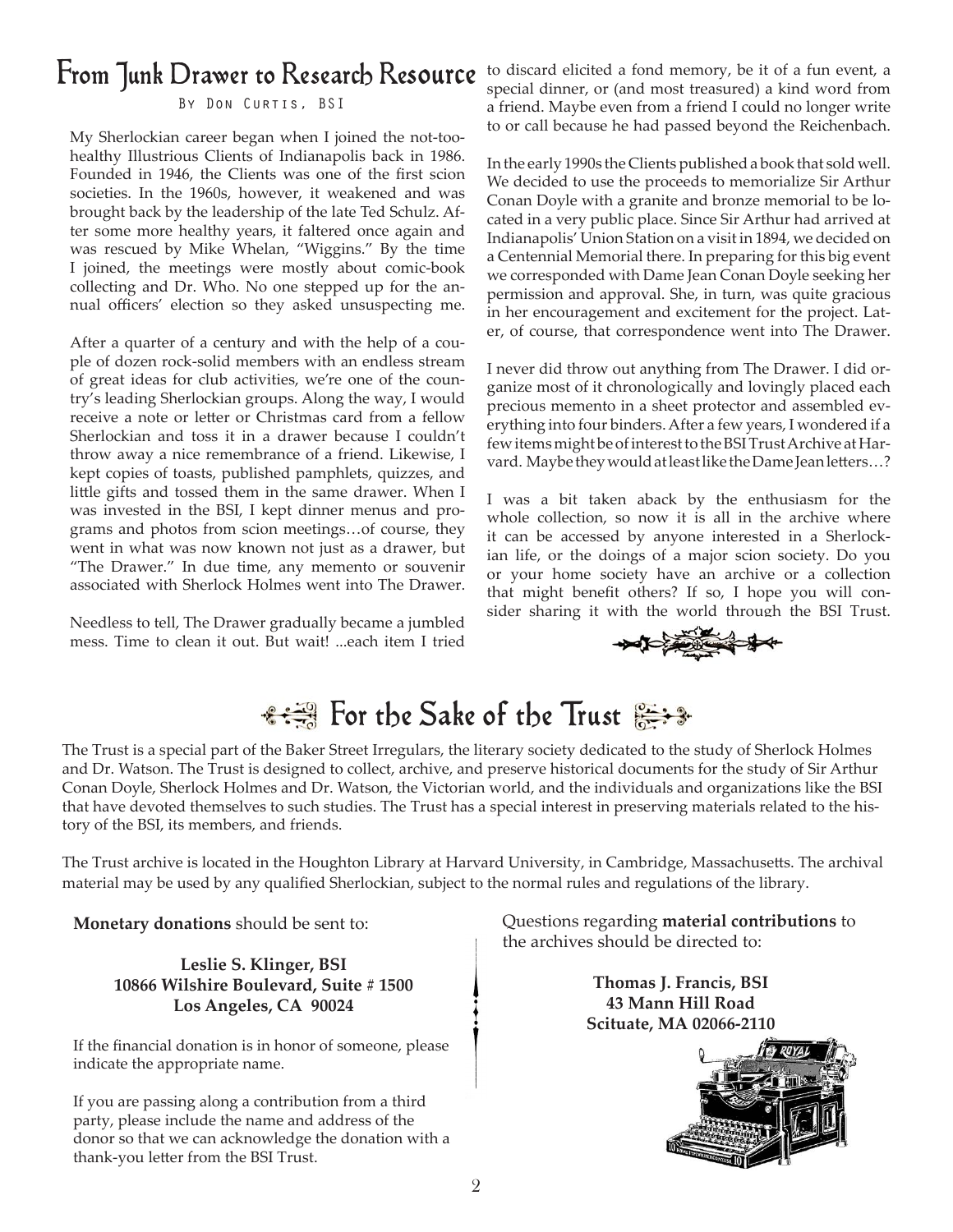## From the Chair - The Trust at Ten

By Thomas J. Francis, BSI

Well, we surely live in exciting times for the world of Sherlock Holmes. Just a year ago we were content to see all the publicity generated by the movies and two television series. This year we have had the web spinning first with conflict and controversy, and now with legal battles.

We are accustomed to being mentioned in the *New York* 

*Times,* generally when a member of The Baker Street Irregulars dies or a new movie, play, book or television show appears that requires some sort of "professional" comment. This year, however, the war of words got serious coverage as well as did Les Klinger's pre-emptive suit to remove the shackles that have been hindering artistic expression. These things have run the gamut from titillating to profound. The reader knows which is which.

Where does the Trust stand on all of this? The Trust seeks to capture the history of The Baker Street Irregulars and its members. To the extent that any current or future members are involved in these matters, we hope that the relevant material eventually ends up in the BSI Trust Archive at Harvard University's Houghton

Library. As events unfold, however, it is often difficult to judge them in a historical context. We are too close, have biased opinions, often don't possess all the facts and therefore may misinterpret the long-term import or impact of the events and issues. It is only through the lens of history that things are put into their proper perspective. Sometimes it is because it just takes a while for the effect(s) to be noted.

This is true for most things, and not just these current events. Scholars go to the BSI Trust Archive because they are seeking to determine what happened, why it happened, who was involved, how did the event or events alter the future, was there dissention, by whom and why -- questions that beg for answers, and answers that can only be found if the documents are preserved. The BSI Trust Archive exists just for this purpose. Keeping these records in a safe, secure, and accessible environment such as The Houghton Library at Harvard University assures that future generations will be able to go to a solid, reliable source for detailed, comprehensive, and properly preserved documentation.

Mike Berdan assigned me the theme of The Trust at Ten Years, and while it looks like I have not addressed that specifically, I see that the subject is well covered elsewhere in this newsletter. I feel I have not been remiss, as my mission



Tom Francis, BSI

here is to remind you that the ultimate purpose of The Baker Street Irregular Trust Archive is to capture history.

Ten years is a long time for something that still feels new. But it is a short time vis-à-vis the existence of The Baker Street Irregulars. We constantly worry about what material we may have missed, what lies forgotten in old desks, attics, the bottom of some closet, or that eccentric uncle's files. I have said before, and the opening of this little essay should remind you, that current members' files and

> correspondence are potentially just as important to save as are those of, say, Edgar Smith. In 10 years we have accumulated much. But we don't know what may still be out there. We need everyone to stay aware and reach out to save as much as possible.

> I would like to return to the beginning and add a personal note. Les Klinger is a very hard working member of the Trust. All the articles I have read talk about his work, his writing, and his editing. In addition to all the things they list, you should also know that he is the Secretary AND the Treasurer of The Baker Street Irregulars Trust. He does both of these jobs so well that you would think he is a man of leisure rather than one of the busiest men in North America — if not the world. And I am convinced that what he is doing with this lawsuit is truly important and a valuable service to the universe of Sherlock Holmes.

#### About this Newsletter

You received this copy of *For the Sake of the Trust: The Baker Street Irregulars Trust Newsletter* because you are on the mailing list of *The Baker Street Journal* or are a member of the Baker Street Irregulars. (Please see page 7 of this issue regarding our transition to an electronic format for future issues.) If you are not interested in receiving further issues, or have



**2015 Main Street Glastonbury, CT 06033**

Or send e-mail to: **editor@bsitrust.org**

You can access links, current events, and back issues of the newsletter any time at our website:

**www.bsitrust.org**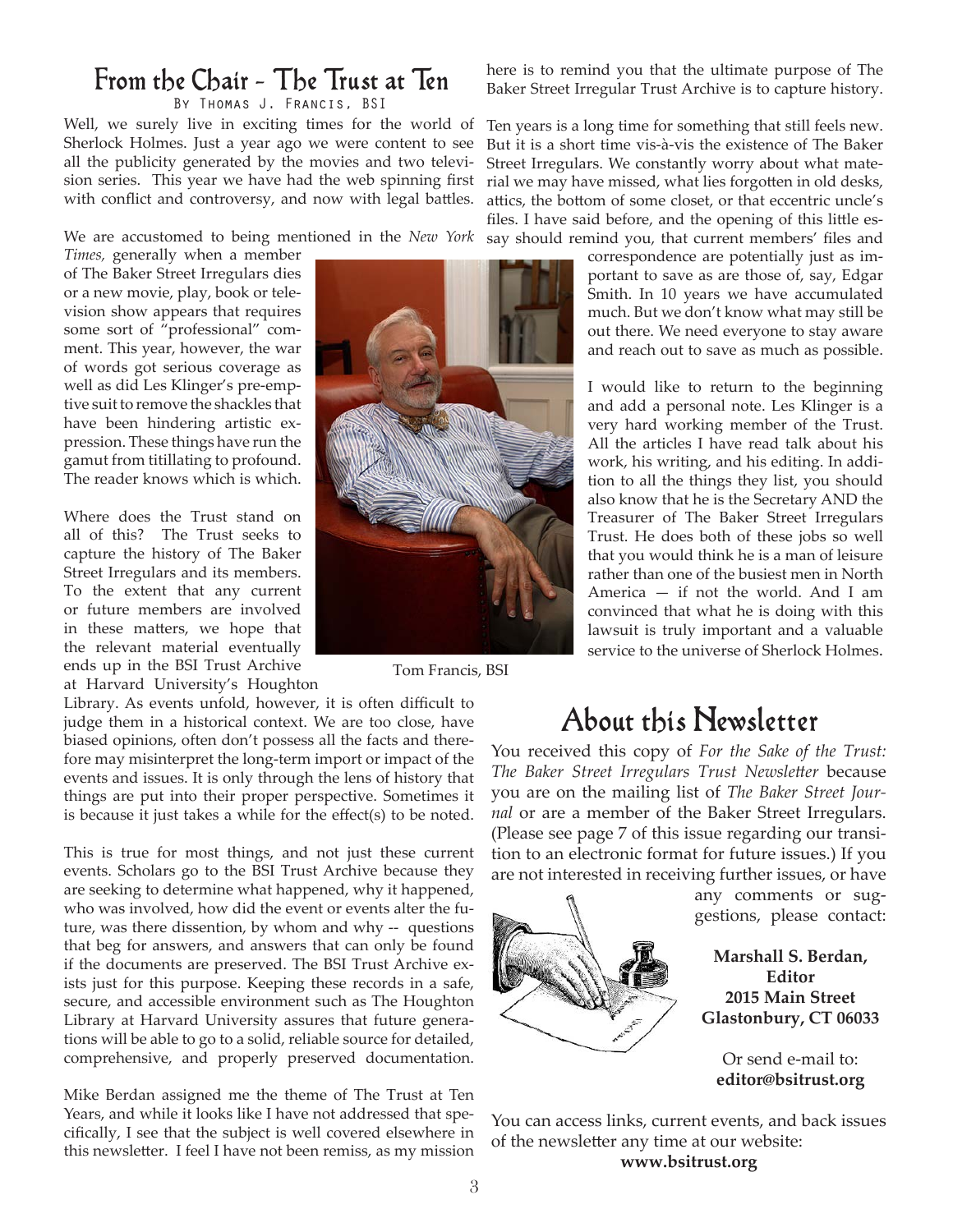#### Now We Are Ten ─*continued from page one*

lected Mike Whelan as his successor and his many files of BSI documents had already been sent to Indianapolis, where they had been temporarily and rather unceremoniously stored in Mike's garage.

Knowing that they needed a more appropriate and secure permanent home, Mike enlisted BSI stalwarts Les Klinger and Peter Blau for assistance, and began casting about for suitable repositories. Clearly, only

a library would do and a large, readily accessible one was highly preferable. The Lilly Library in Indianapolis, with which Mike already had a relationship, naturally suggested itself, but was eventually discarded for a variety of reasons. Consideration was also given to sending them to the University of Minnesota where John Bennett Shaw's massive personal Sherlockian collection -- the world's largest, in fact, with over 12,000 items -- had gone subsequent to his death in 1994. But the BSI Trust ma-



terial was deemed to be of  $\frac{1}{N_{\text{blue}}}\$  in Trustdom: Founding fathers Glen Miranker, Dan Posnansky, and a fundamentally different Mike Whelan listening intently at the ACD at 150 symposium.

nature and the prevailing thinking was that it would more informatively in "From the Editor's Combecome lost in any general Sherlockian collection.

Enter eminently proper Bostonian Dan Posnansky, who suggested Harvard University's prestigious Houghton Library. Dan had connections with the Houghton, which had received the collection of noted Sherlockian scholar and Harvard alumnus H. W. Bell back in 1948, and had been the home of the manuscript of "The Adventure of the Three Students" since 1925. Under Posnansky's patient but methodical guidance, negotiations with the Houghton began in 2001. It took two years for them to come to fruition, but finally, in August of 2003, a truly symbiotic agreement was reached.

An integral part of that agreement was that the BSI would form a Trust to oversee the collection, submission, and preliminary processing of not only the material already in its possession, but all future acquisitions. This, of course, would save the staff at the Houghton a good deal of work. More importantly,

flow of material. Duplication would be prevented and the BSI would be able to siphon off valuable non-BSI material that it could sell, the proceeds of which would then be used to purchase BSI material and fund the archival activities of the Trust.

And so the BSI Trust was duly formed. Glen Miranker and Costa Rossakis agreed to serve as co-chairs of a board that also included Dan Posnansky, Andy Fusco, Les Klinger, Steve Rothman, and Peter Blau. Bob Coghill was recruited to serve as archivist and the

> world – or at least the Sherlockian world – was deemed prepared to receive the joyous news, which, serendipitously coincided with the upcoming celebration of Sherlock Holmes' 150th birthday.

> The birth of the BSI Trust was officially announced in the Winter, 2003 issue of *The Baker Street Journal.*  Making the announcement was editor — and trustee — Steve Rothman, first in his "The Editor's Gas-Lamp"

Photo: Peter X. Accardo column, and then, monplace Book," where he confidently (and accurately) predicted that "[t]he BSI Archive will grow to be a center for research into the history of the rise of Sherlockiana in the United States."

In his "The Editor's Gas-Lamp" column, Rothman opined that "[i]t will be interesting to see what papers are deposited in the archives and what future use will be made of them" and exhorted readers to do their duty: "[i]t is the chance for the Sherlockians of today to help build the memories of tomorrow."

it enabled the BSI to pro-actively filter the inward P. Smith, in the early 1960s as he was disposing of "Interesting" however woefully under describes the first set of papers that were deposited in the archive: Glen Miranker's jaw-droppingly generous gift of 510 letters and the BSI business books of Edgar Smith (Buttons-cum-Commisionaire, 1940-1960), the majority of which he had acquired from Marv Epstein in 1984 when Marv's eyesight started failing. Marv himself had acquired them from Smith's son, Edgar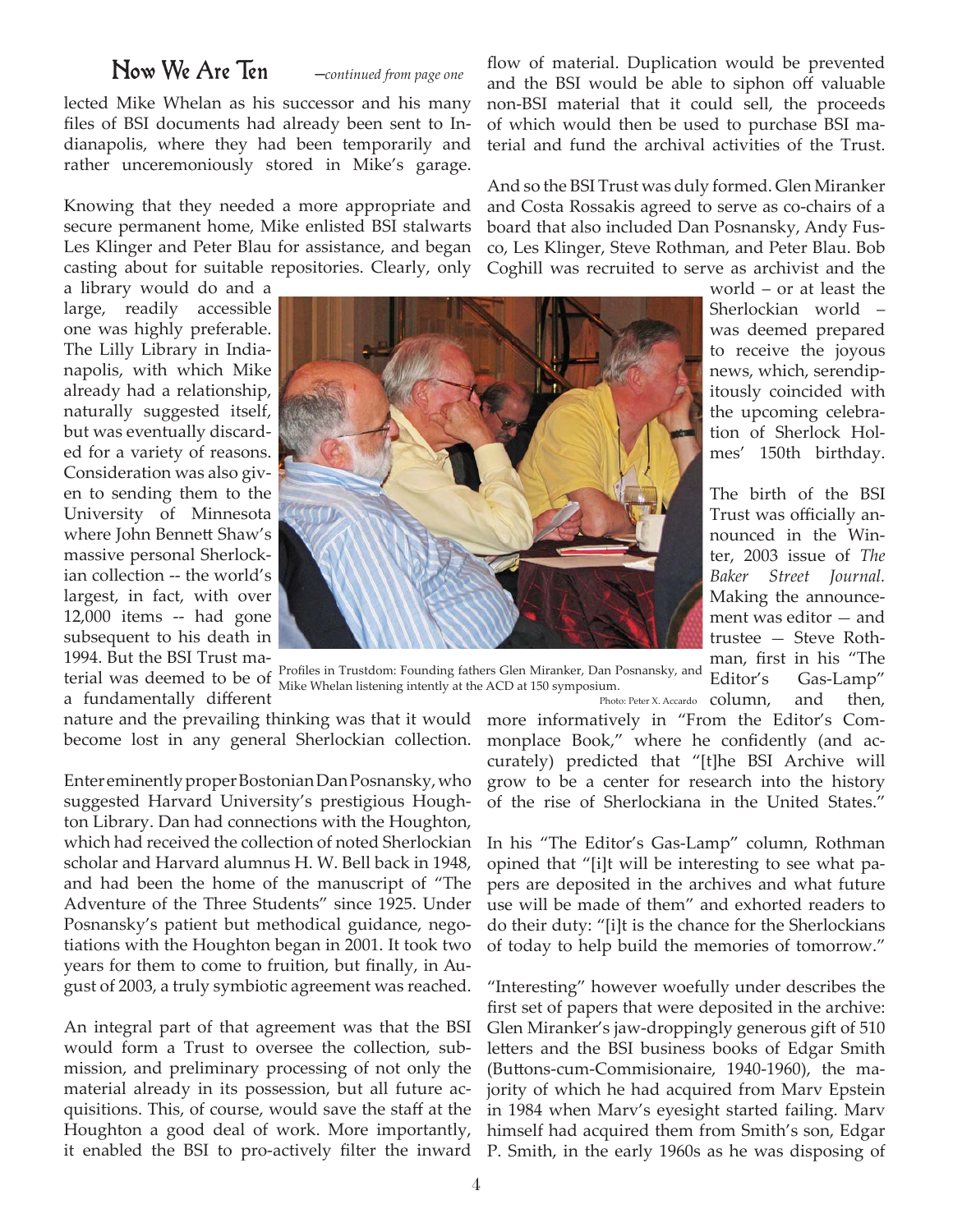his father's estate. Suffice it to say that without them, the BSI Trust Archive could never have been built on anywhere near as solid ground as it was.

Actually opening the archive would take another two years. Working diligently to make that happen was Houghton Library Coordinator of Programs (and now BSI) Peter X. Accardo. In order to promote its activities, it was determined that the Trust needed its own newsletter, and so was launched this irregular publication, designed by Glen Miranker and under the editorial leadership of Julie McKuras.

The first issue of *For the Sake of the Trust* came out in the fall of 2005, with the lead story – not surprisingly — being the formal opening of the BSI Trust Archive at the Houghton Library. In it, the purpose of the Trust was restated:

"This project will be an ongoing one and one that will ultimately capture the history and heart of one of the most fascinating literary societies in the United States. The richness of the history of our organization will be preserved for our members and can be of real use to future scholars and Sherlockians."

Since then, numerous other BSI Trust milestones have been reported in the pages of *For the Sake of the Trust*. Among them:

1.The first accession of the Trust — several boxes including over 5,000 photos amassed by Tom and Dorothy  $Stix - in 2005$ . As a result of this acquisition, Bill Vande Water was brought onboard as photo archivist.

- 2.The launch of the Oral History Project in 2005 under Don Terras' expert leadership. (Andy Solberg would take over for Don in 2009 and become a Trustee.)
- 3.The establishment of the BSI Trust website under the supervision of exceedingly capable webmaster Randall Stock in 2006.
- 4.The launch of the BSI Questionnaire Project in 2007.
- 5.Tom Francis' accession to the chairmanship of the BSI Trust in 2008.
- 6.The first public exhibit of BSI Trust Archive material as part of the *Ever Westward* exhibit in the Houghton Library's Edison and Newman Room (May-August 2009). The exhibit was a component feature of the Harvard University-sponsored symposium "Sir Arthur Conan Doyle: A Sesquicentennial Assessment", May 7-9, 2009, for which the BSI Trust was an integral partner. The proceedings of the symposium were published as *Papers at an Exhibition: Arthur Conan: Doyle: A Sesquicentennial Assessment,* edited by Peter X. Accardo, John Bergquist, and Dan Posnansky, while the catalogue of the exhibit, written by exhibit curator Peter X. Accardo, was published as *Ever Westward: Arthur Conan Doyle and American Culture*.
- 7.The launch of the BSI Biography Series utilizing material from the BSI Trust Archive (to be supplemented by other sources) in 2010.
- 8.The completion of the BSI Archival Cataloguing Project by Houghton staff member Ashley Nary, the end product of which was a searchable finding aide comprised of 718 separate folders (over 20 linear feet of material all told) available to scholars worldwide in 2011.
- 9.The inauguration of the BSI Trust Archive's on-line document retrieval system in 2012.

─*continued on page eight*

# Gifts to the Treasury

The following list of highly-valued donors to The Baker Street Irregulars Trust covers the period from January of 2012 through March of 2013. The BSI Trust is deeply grateful to all Irregulars and friends whose names appear below for their generous and frequently long-standing support.

| Anonymous (several)        | T. Michelle Fromkin   | Don McDonough           | <b>Constantine Rossakis</b> |
|----------------------------|-----------------------|-------------------------|-----------------------------|
| <b>Gordon Adelman</b>      | <b>Marcus Geisser</b> | <b>Russell Merritt</b>  | <b>Steven Rothman</b>       |
| <b>John Baesch</b>         | <b>John Genova</b>    | <b>Charles Meyer</b>    | Barbara Rusch               |
| <b>John Bergquist</b>      | Cliff Goldfarb        | <b>Glen Miranker</b>    | <b>James Saunders</b>       |
| Peter Blau                 | Ralph Hall            | <b>Robert Moss</b>      | Maggie Schpak               |
| Mattias Boström            | <b>Evelyn Herzog</b>  | <b>Hartley Nathan</b>   | <b>Paul Singleton</b>       |
| <b>Mary Ann Bradley</b>    | Yuichi Hirayama       | <b>Bruce Parker</b>     | <b>Andy Solberg</b>         |
| <b>Vinnie Brosnan</b>      | A.E. Horner           | Jennie Paton            | <b>Gordon Speck</b>         |
| Joe Coppola                | <b>Robert Katz</b>    | Marsha Pollak           | <b>Robert Stek</b>          |
| <b>David Stuart Davies</b> | <b>Michael Kean</b>   | Dan Polvere             | <b>Sally Sugarman</b>       |
| <b>Susan Diamond</b>       | <b>Francine Kitts</b> | <b>Trevor Raymond</b>   | <b>Richard Sveum</b>        |
| <b>Michael Dirda</b>       | Lou Lewis             | <b>Susan Rice</b>       | <b>Michael Whelan</b>       |
| <b>Frank Ferry</b>         | C. Paul Martin        | <b>Sherry Rose-Bond</b> | <b>Burt Wolder</b>          |
| <b>James Franzel</b>       | <b>Bonnie MacBird</b> |                         |                             |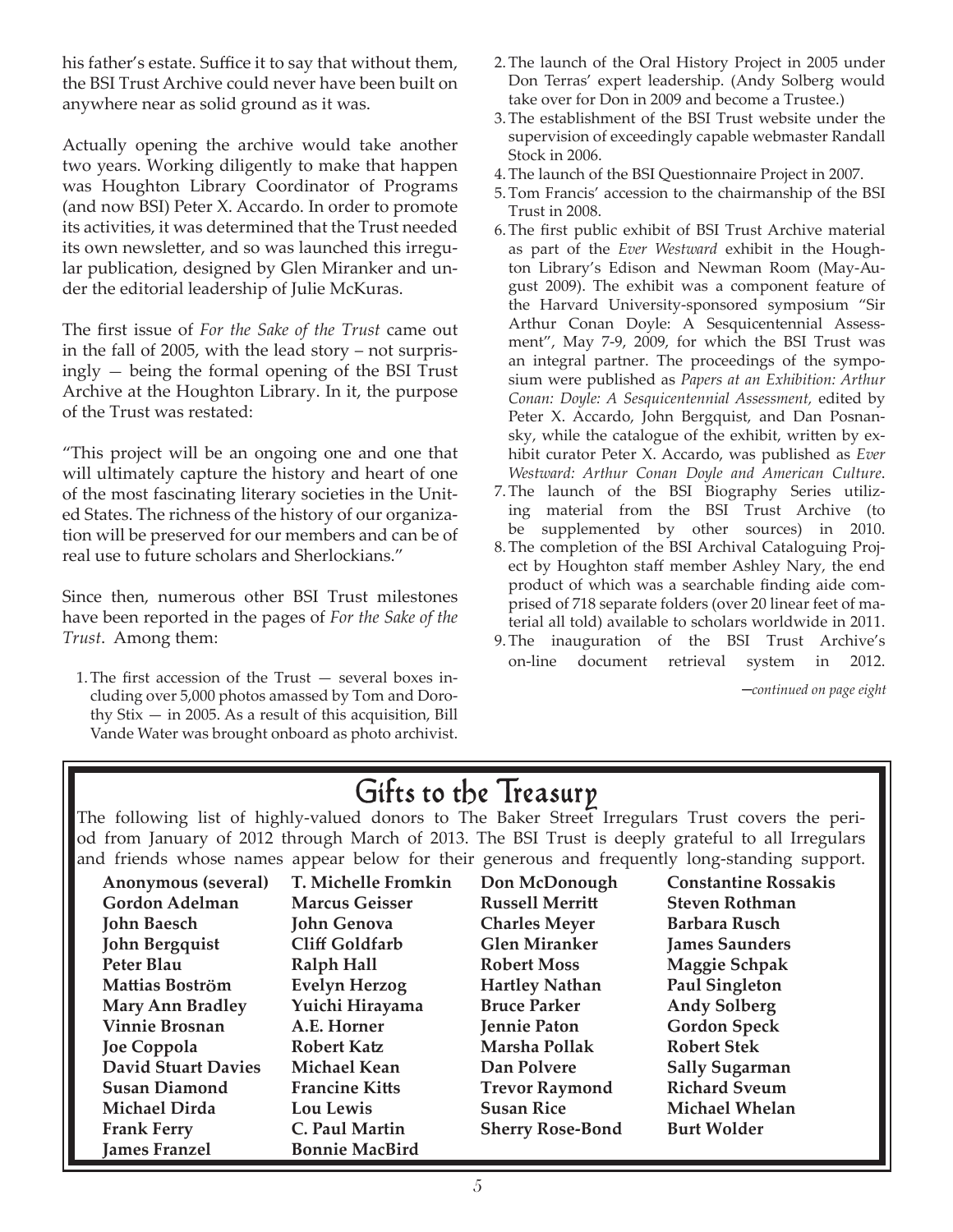The following material donations have been received since the publication of the Fall, 2012 newsletter.

- From John F. Baesch, Order of Service for the Memorial Service of James Edgar Smith II, BSI and a brief report on the memorial service.
- From Richard M. Caplan, a copy of his toast to Holmes delivered at the 1981 BSI Annual Dinner.
- Don Curtis' toast to Mycroft from the 2001 BSI dinner.
- From Don Hobbs, obituary notice for Dr. George John, BSI with a letter from his wife and the original manuscript of "Emily Lucca's Story" by Daniel Griffin, BSI, published in *The Baker Street Journal*, June, 1965.
- From Michael H. Kean, the material from the "Sherlock Holmes: Behind the Cannonical Screen" conference.
- From Leslie S. Klinger, "Report of the Gasogene of the Sherlock Holmes Society of Akron" by Clifton R. Andrew, a detailed account of Andrew's trip to the 1948 annual dinner.
- From Bruce R. Parker, a collection of Sherlockian correspondence, ephemera, books, and photos.
- From Jennie Paton, DVD of the annual BSI & ASH Dinners of 1984 and the raw autobiography manuscript of Ely Liebow, BSI.
- From Otto Penzler, correspondence between Irving Fenton and Edgar Smith, several essays by Fenton, and Fenton's letter to *The New York Times* regarding their review of Baring-Gould's *The Annotated Sherlock Holmes*.

And from the 2013 BSI Birthday Weekend, Paul Singleton has collected (or will shortly) the following items:

- The text of Kim Newman's 2013 Distinguished Speaker Lecture, "Manifold Moriarty."
- The script of the scenes from Greg Oliver Bodine's "A Requiem for Sherlock Holmes" that were presented at the William Gillette Luncheon.
- The text of Tyke and Teddie Niver's musical production presented at the William Gillette Luncheon.
- Sue Vizoskie's toast to The Woman.
- Elaine Coppola's reply from The Woman.
- John Linsenmeyer's exegesis on the BSI Constitution and Buy-Laws.
- Dan Polvere's toast to Mrs. Hudson.
- Maggie Schpak's toast to Mycroft.
- Don Hobbs' toast to the Second Mrs. Watson.
- Peggy Perdue's toast to Sherlock Holmes.
- Julie McKuras' toast to an Old Irregular (E. W. McDiarmid).
- Steve Rothman's presentation on Christopher Morley.
- Greg Darak's presentation on Edgar Smith.
- Peter Blau's presentation on Julian Wolff.
- Susan Rice and Evelyn Herzog's presentation on Tom Stix.
- Russell Merritt's presentation on Sherlock Holmes and the Great Silent Film Mutiny.
- The text of Francine Kitts' annual rendition of "Standing on the Terrace."

Added to the Archives • The text of Betsy and Al Rosenblatt's annual rendition of "The Year in Sherlockian Verse."

> In addition, Paul has collected the original copies of the following papers from "Saratoga Studies: Unraveling Threads from "Silver Blaze" and "the Greek Interpreter", The Baker Street Irregulars, 2012, issued as part of the running of the Silver Blaze horse race in Saratoga Springs, New York, on August 4, 2012.

- Candace J. Lewis and Roger Donway's introduction.
- Candace J. Lewis' paper, "'Art in the Blood is Liable to Take the Strangest Forms: The Vernet Connection."
- Roger Donway's paper, "The Hunt for Grandmother Vernet."
- Sue Vizoskie's paper, "On the Beeton Path."
- Ben Vizoskie's paper, "The Calculation is a Simple One, Using Guzzintas and S'poses."
- Al Rosenblatt's paper on "The Greek Interpreter." (Previously delivered at a meeting of the Hudson Valley Scionists.)



# About Donations to the Trust

The Trust seeks primary materials about the history of the BSI and the Irregulars. These may consist of correspondence, photographic and audio materials, manuscripts of historical documents, biographical material, newspaper clippings, and magazine articles. It can also accept valuable Sherlockian books that can be sold to raise funds for the Trust.

The Trust does not intend to create a collection that duplicates the Sherlock Holmes Collection at the University of Minnesota or the Arthur Conan Doyle Collection of the Toronto Metropolitan Reference Library, and so does not actively seek editions of the Canon or scholarly works unless the material has a direct bearing on the history of the BSI or the Irregulars.

The Trust is a  $501(c)(3)$  organization, and contributions are tax-deductible under Section 170 of the Internal Revenue Service Code.



To deduct a non-cash donation

of \$5,000 or more, the owner must arrange and pay for a qualified appraisal. Contributions of \$250 or more will be publicly acknowledged; for non-cash items, however, tax regulations prohibit the Trust from acknowledging the dollar value of the donation in this newsletter or *The Baker Street Journal.*

The initial step in making a donation is to contact one of the trustees. You can find contact information on the Baker Street Irregulars Trust website: www.bsitrust.org.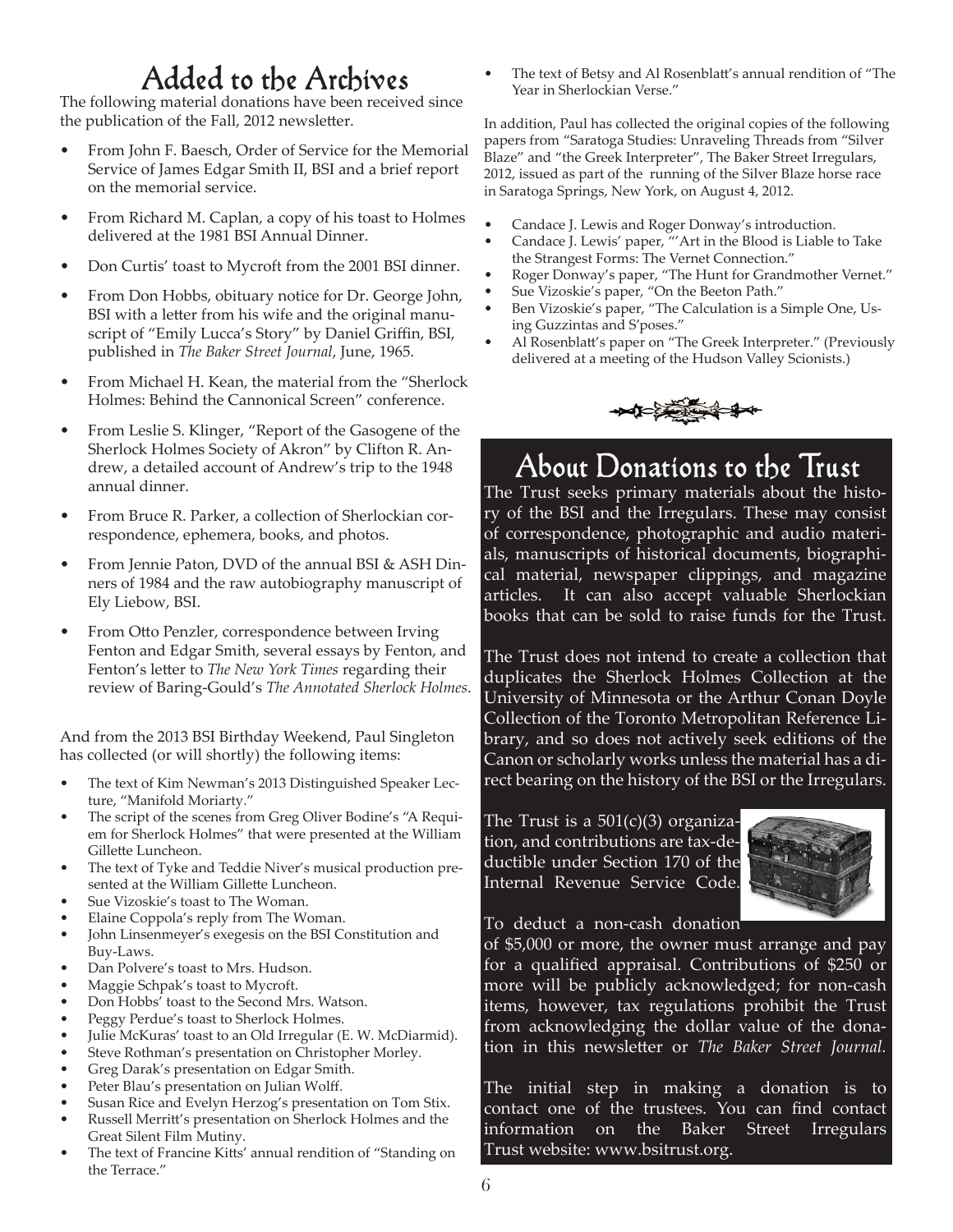# **\*週 BSI Trust News**

## The BSI Trust Newsletter Goes Electronic  $\mathrm{_{So\,the\,trustees\,have\,decided\,to\,have\,the\,newslet-}}$

For all its flaws, the BSI Trust Newsletter is still a most valuable institution. In addition to keeping readers informed of innovations and activities at the BSI Trust, it is an established fact that the mere receipt of it jogs memories, the inevitable result of which is that additional material is soon on its way to the BSI Trust Archive.

Unfortunately, the cost of printing and mailing some 800 copies of the newsletter twice a year has become an unjustifiably large expense for the Trust's somewhat modest coffers. We would much rather put that money into things like accelerating the cataloging process, new acquisitions, and providing on-line image viewing.



Extended Shelf Life: The BSI correspondence of Chris Morley, part of  $\overline{I}$   $\overline{I}$   $\overline{I}$   $\overline{I}$   $\overline{I}$   $\overline{I}$   $\overline{I}$   $\overline{I}$   $\overline{I}$   $\overline{I}$   $\overline{I}$   $\overline{I}$   $\overline{I}$   $\overline{I}$   $\overline{I}$   $\overline{I}$   $\overline{I}$ Glen Miranker's original bequest to the BSI Trust Archive.

ter go electronic as much as possible. The first step in that transition is to send this issue out both ways – the traditional printed copy to everyone and an e-mail copy to those of you for whom we have what we think is a valid e-mail address on a "for approval" basis. Please note that one of the advantages of the electronic version is that some of the photos will be in color.

We do not, however, wish to compel anyone to receive future copies via e-mail. So for those of you who received both versions this time and would like to continue receiving the printed version, please send us an E-mail to that effect at BSITrust@gmail. com. If we do not hear from you, we will assume that you are content receiving only the electronic version, and all future issues of *For the Sake of the Trust* will be sent to you that way. (NB. If you are content receiving the newsletter electronically, but wish it sent to a different e-mail address, please let us know that address.)

If you did not also receive an electronic version of this issue of the BSI Trust newsletter, the logical deduction is that we do not have a current e-mail address for you on file. If you would be willing to switch to electronic versions from here on out, please send us that address, again at BSITrust@gmail.com.

Thank you for your attention and consideration.

# The Cardinal Points

-mani(Olimmo - -



By Marshall S. Berdan, BSI As you may have observed, this issue of *For the Sake of the Trust* celebrates and commemorates the tenth anniversary of the founding of the Baker Street Irregulars Trust. It is altogether appropriate that we should do so, but not just to pat ourselves on the back for all that the Trust, singularly and collectively, has accomplished in its inaugural decade, impressive and prodigious as that has been. It is equally important that we remind our members – and especially our newer members – of how we came to be and what exactly our mission continues to be. To be sure, the groundwork has been laid – and well laid – by the Trust's founding fathers, most of whom continue to serve the cause – the preservation of our history – that they fervently believe in. But for the Trust to fully live up to the great expectations its founding was greeted with in the summer of 2003, it will be up to the rest of us to enlist in the cause and get in step behind them. And so it is onwards BSI, by ten and by ten. Marshall S. Berdan, BSI